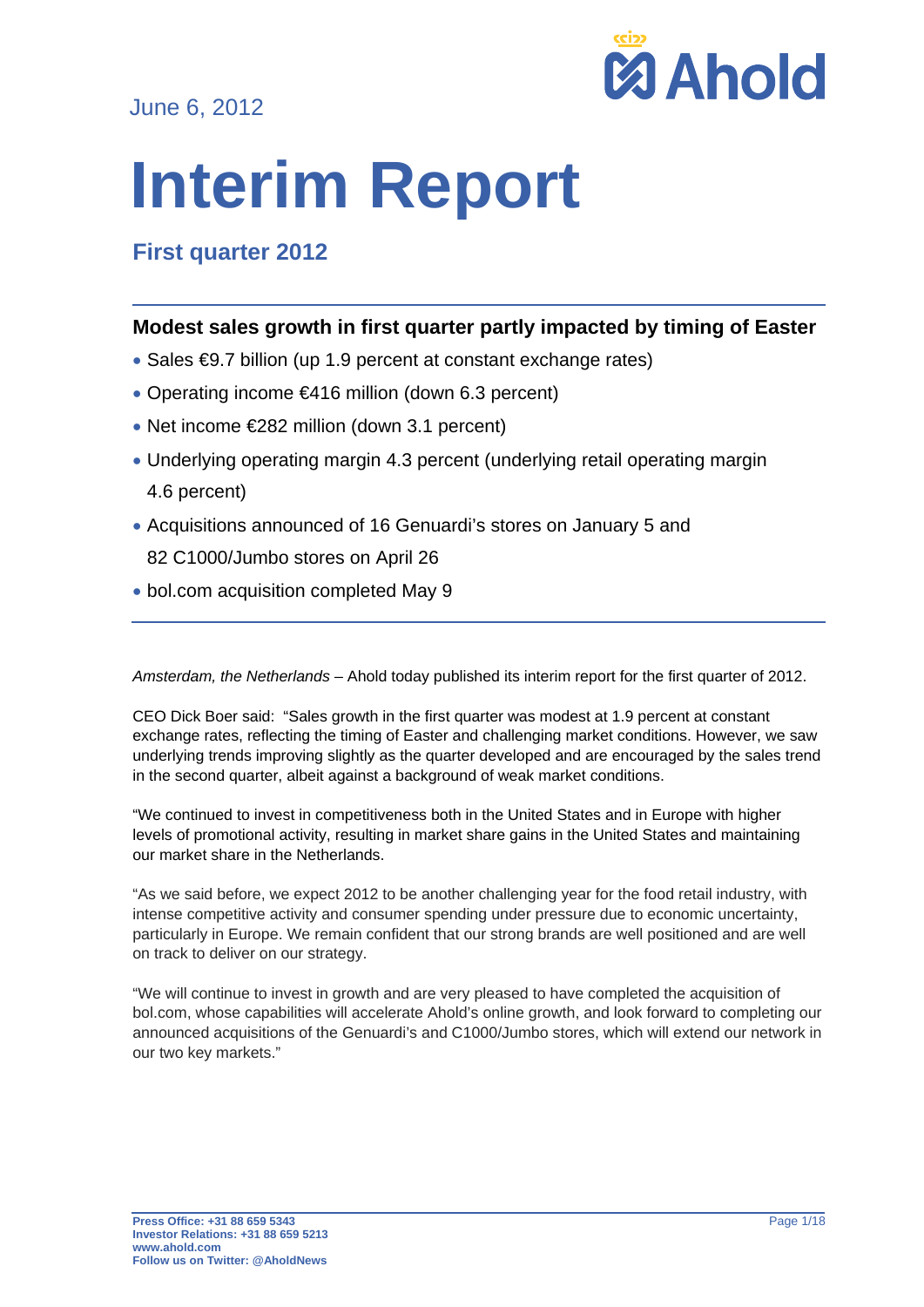# **Group performance**

|                                   | Q <sub>1</sub> | Q <sub>1</sub> | $\frac{9}{6}$ |
|-----------------------------------|----------------|----------------|---------------|
| $(\in$ million)                   | 2012           | 2011           | change        |
| Net sales                         | 9,716          | 9.251          | $5.0\%$ *     |
| Operating income                  | 416            | 444            | (6.3)%        |
| Income from continuing operations | 284            | 298            | (4.7)%        |
| Net income                        | 282            | 291            | $(3.1)\%$     |

*\* At constant exchange rates, net sales increased by 1.9 percent.*

We are making progress on last year's launch of our Reshaping Retail strategy at Ahold, which involved taking advantage of rapid changes in consumer behavior, shopping trends and the retail landscape. We continue to focus on improving our competitive position through cost reductions and overall simplification of our processes. We are on target to deliver our €350 million cost savings program for the next three years. Our online retail operations, both in the United States and the Netherlands, achieved strong sales growth.

We continue to invest in profitable growth and act when opportunities arise.

- In the United States the performance of our three pick-up points for online grocery shopping is promising.
- We announced the acquisition of 16 Genuardi's stores in Greater Philadelphia in the United States on January 5.
- We announced on April 26 that we had reached an agreement with Dutch supermarket chain Jumbo to acquire 78 C1000 and 4 Jumbo supermarkets in the Netherlands.
- We successfully completed the acquisition of bol.com on May 9, the most visited retail website in the Netherlands.
- During April and May, we opened 2 new Albert Heijn supermarkets in Belgium, bringing our total number of Belgian stores to 4. We are pleased with the performance of our Belgian stores.

We continue to take steps to make our capital structure more efficient by investing in growth, reducing debt and returning cash to shareholders while remaining committed to an investment grade credit rating.

- This quarter we completed our accelerated €1 billion share buy-back program that started on March 7, 2011.
- In March 2012, €407 million notes were repaid upon maturity.
- A dividend of €0.40 per common share was paid on May 2, 2012 (Ahold's second quarter), a year-over-year increase of 38 percent. The dividend was in line with our policy to target a payout of 40 – 50 percent of adjusted income from continuing operations.

As we pursue our growth strategy launched in November 2011, management has determined that it is more appropriate to manage Ahold's business according to a broader set of ambitions than net sales growth and underlying retail margin. In that context we will report underlying operating margin for the total Group, which includes Corporate Center costs, as of the first quarter of 2012. Underlying operating margin for the Group is a more relevant measure of profitability for food retail companies.

# **First quarter 2012 (compared to first quarter 2011)**

Net sales were €9.7 billion, up 5.0 percent. At constant exchange rates, net sales increased by 1.9 percent. In a challenging market environment where competition was intense, customers were focused on value. We concluded a slower start of the year with an improved momentum towards the end of the quarter, including a good Easter holiday performance. In the quarter, Ahold USA achieved 2.8 percent sales growth and the Netherlands achieved 1.2 percent growth. Sales in Other Europe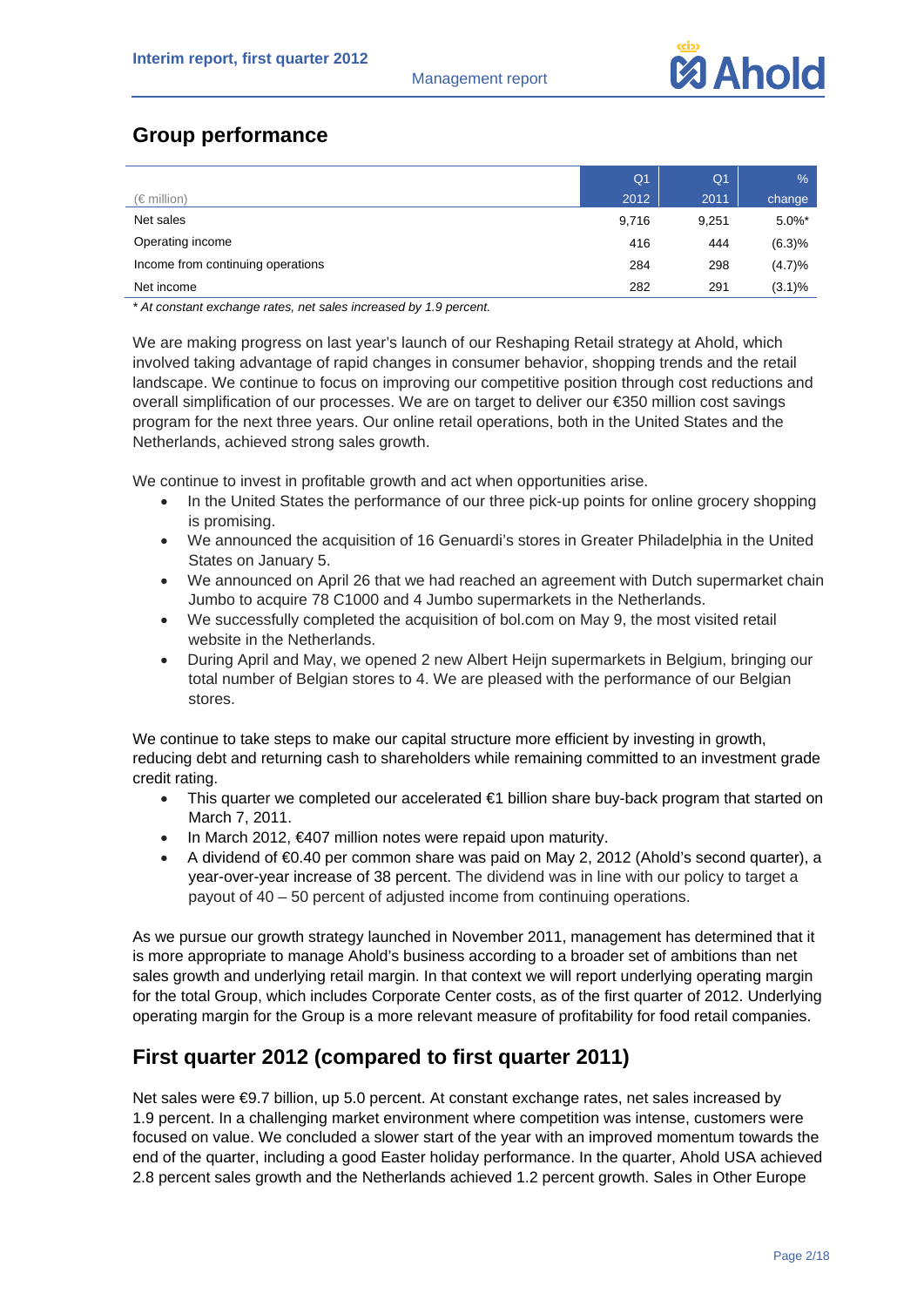

(Czech Republic and Slovakia combined) decreased 3.4 percent at constant exchange rates, negatively impacted by a VAT increase in the Czech Republic.

Overall, sales growth was impacted through a shift in holidays, mainly as a result of the timing of Easter where in 2011 the low-sales, post-Easter week fell in the second quarter.

Operating income was €416 million, down 6.3 percent. Underlying operating margin was 4.3 percent compared to 4.7 percent. Last year's margins in Ahold USA benefited from the timing of Easter.

Income from continuing operations was €284 million, €14 million lower than last year. This was driven by a decrease of €28 million in operating income offset by an increase of €13 million in share in income of joint ventures.

Net income was €282 million, down  $\bigcirc$ 9 million. The result from discontinued operations related to past divestments was a  $\epsilon$ 2 million loss compared to a  $\epsilon$ 7 million loss last year. Income per share from continuing operations was €0.27, an increase of €0.01 compared to last year.

Free cash flow was €291 million, €116 million lower than last year. Included in last year's free cash flow was a dividend of €128 million from our joint venture ICA. The equivalent dividend from ICA in 2012 is €135 million and was received in Q2. Operating cash flows from continuing operations were up €29 million, as Q1 2011 included higher cash tax payments of €60 million.

This quarter's free cash flow was mainly used to repay a €407 million note and to complete the share buyback program. Cash and cash equivalents decreased by €235 million to €2,203 million, in line with making Ahold's capital structure more efficient.

Net debt decreased by €118 million from Q4 2011 to €970 million. Net debt does not include our commitments under operating lease contracts, which on an undiscounted basis amount to €5.9 billion. These off-balance sheet commitments impact our capital structure. The present value of these commitments is added to net debt to measure our leverage against EBITDAR. The ratio of net lease-adjusted debt to EBITDAR stood at 1.8 times, unchanged from year-end 2011.

## **Performance by segment (compared to first quarter 2011)**

#### **Ahold USA**

Net sales were \$7.8 billion, up 2.8 percent. Identical sales were up 1.4 percent (0.1 percent excluding gasoline). Underlying operating margin was 4.1 percent compared to 4.6 percent. During the first quarter of last year, solid sales growth was achieved reflecting the favorable timing of Easter (where the relatively low-sales post-Easter week shifted into the second quarter) and good operational execution during adverse weather events.

#### **The Netherlands**

Net sales increased 1.2 percent to €3.3 billion. Identical sales were up 0.2 percent. Underlying operating margin was 6.0 percent, unchanged from 2011. The margin in Q1 2012 reflected both increased promotional activities and increased expenses, particularly those related to wages. Last year's Q1 margin reflected Albert Heijn's decision to not price in a significant portion of underlying cost price inflation.

#### **Other Europe (Czech Republic and Slovakia)**

Net sales decreased 5.6 percent to €508 million. At constant exchange rates, net sales decreased 3.4 percent. Identical sales decreased 3.9 percent (4.6 percent excluding gasoline). An increase in the main VAT rate from 10 to 14 percent in the Czech Republic had a negative impact on consumer confidence and buying power. Underlying operating margin was 0.8 percent compared to 1.1 percent, impacted by lower sales.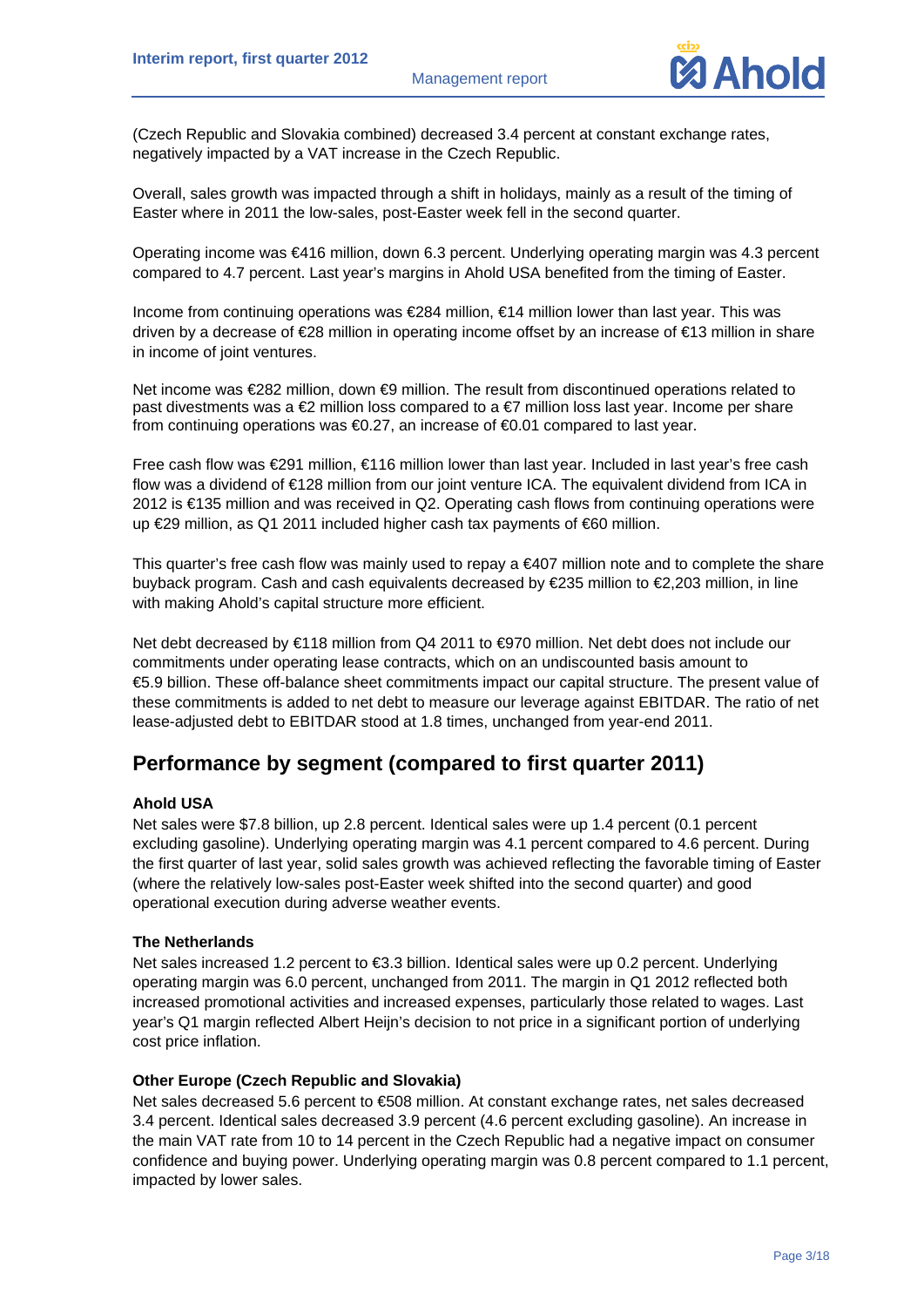

#### **Unconsolidated joint ventures**

Ahold's share in income of unconsolidated joint ventures was €32 million, €13 million better than last year. This was mainly due to an increase of €12 million in the results of ICA as results in Norway, Sweden and the Baltic countries improved.

#### **Corporate Center**

Costs for the Corporate Center were €22 million for the quarter, up €7 million; underlying Corporate Center costs were €24 million. Excluding the impact of the Company's insurance activities, Corporate Center costs were €23 million, an increase of €4 million over last year, mainly due to various non-recurring items.

# **Other financial and operating information**

#### **Identical/comparable sales growth (% year over year)<sup>1</sup>**

|                 | Q1 2012<br>Identical | Q1 2012<br>Identical<br>excluding<br>gasoline | Q1 2012<br>Comparable |
|-----------------|----------------------|-----------------------------------------------|-----------------------|
| Ahold USA       | 1.4%                 | 0.1%                                          | 1.8%                  |
| The Netherlands | 0.2%                 | 0.2%                                          |                       |
| Other Europe    | (3.9)%               | (4.6)%                                        |                       |

*1. For the definition of identical and comparable sales see section "Other information" – "Use of non-GAAP financial measures".* 

#### **Underlying operating income<sup>1</sup>**

|                                                          | Q <sub>1</sub> | Q <sub>1</sub> | $\%$       |
|----------------------------------------------------------|----------------|----------------|------------|
|                                                          | 2012           | 2011           | change     |
| \$ million                                               |                |                |            |
| Ahold USA                                                | 320            | 351            | (8.8)%     |
| Average U.S. dollar exchange rate (euro per U.S. dollar) | 0.7621         | 0.7235         | 5.3%       |
|                                                          |                |                |            |
| $\epsilon$ million                                       |                |                |            |
| Ahold USA                                                | 244            | 254            | (3.9)%     |
| The Netherlands                                          | 195            | 194            | 0.5%       |
| Other Europe                                             | 4              | 6              | $(33.3)\%$ |
| <b>Total retail</b>                                      | 443            | 454            | $(2.4)\%$  |
|                                                          |                |                |            |
| <b>Corporate Center</b>                                  | (24)           | (15)           | $(60.0)\%$ |
| <b>Ahold Group</b>                                       | 419            | 439            | $(4.6)\%$  |

*1. For the definition of underlying operating income see section "Other information" – "Use of non-GAAP financial measures".*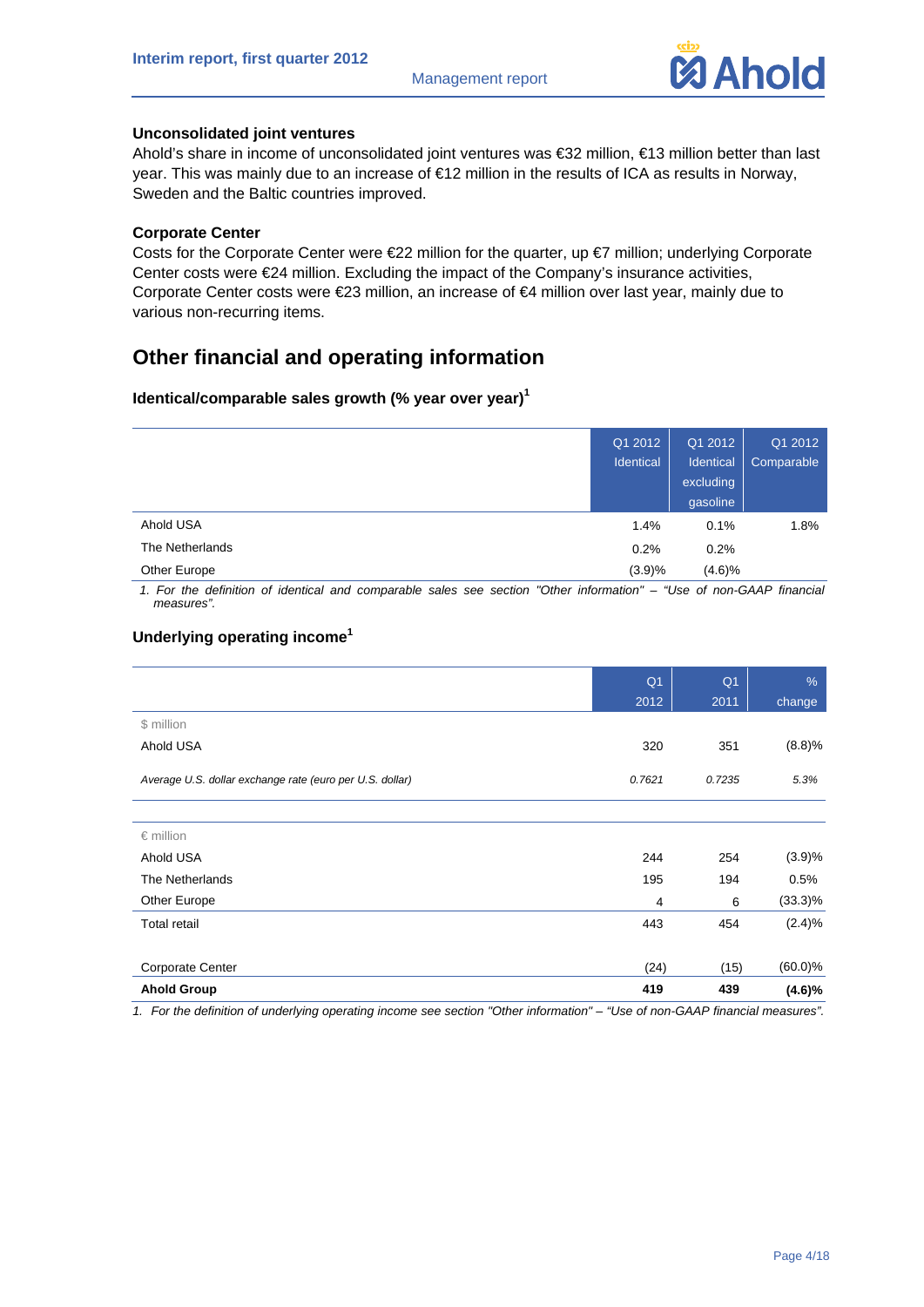

#### **Underlying operating margin**

Underlying operating margin is defined as underlying operating income as a percentage of net sales.

|                     | Q <sub>1</sub> | Q <sub>1</sub> |
|---------------------|----------------|----------------|
|                     | 2012           | 2011           |
| Ahold USA           | 4.1%           | 4.6%           |
| The Netherlands     | 6.0%           | 6.0%           |
| Other Europe        | 0.8%           | 1.1%           |
| <b>Total retail</b> | 4.6%           | 4.9%           |
| <b>Ahold Group</b>  | 4.3%           | 4.7%           |

#### **Store portfolio (including franchise stores)**

|                              | End of<br>2011 | Opened/<br>acquired | Closed/<br>sold | End of Q1<br>2012 | End of Q1<br>2011 |
|------------------------------|----------------|---------------------|-----------------|-------------------|-------------------|
| Ahold USA                    | 756            | 5                   | (2)             | 759               | 752               |
| The Netherlands <sup>1</sup> | 1,946          | 5                   | (6)             | 1,945             | 1,927             |
| Other Europe                 | 306            |                     | $\blacksquare$  | 307               | 306               |
| <b>Ahold Group</b>           | 3,008          | 11                  | (8)             | 3,011             | 2,985             |

1. The number of stores at the end of Q1 2012 includes 1,087 specialty stores (Etos and Gall & Gall) (Q1 2011: 1,077).

### **EBITDA<sup>1</sup>**

|                                   | Q <sub>1</sub> | Q <sub>1</sub> | $\%$       |
|-----------------------------------|----------------|----------------|------------|
| $(\in$ million)                   | 2012           | 2011           | change     |
| Ahold USA                         | 402            | 409            | (1.7)%     |
| The Netherlands                   | 262            | 265            | (1.1)%     |
| Other Europe                      | 19             | 20             | (5.0)%     |
|                                   |                |                |            |
| <b>Corporate Center</b>           | (22)           | (15)           | $(46.7)\%$ |
| <b>EBITDA</b> by segment          | 661            | 679            | (2.7)%     |
|                                   |                |                |            |
| Share in income of joint ventures | 32             | 19             | 68.4%      |
| Loss from discontinued operations | (2)            | (7)            | 71.4%      |
| <b>Total EBITDA</b>               | 691            | 691            |            |

*1. For the definition of EBITDA see section "Other information" – "Use of non-GAAP financial measures".* 

#### **Free cash flow<sup>1</sup>**

|                                                     | Q <sub>1</sub> | Q <sub>1</sub> |
|-----------------------------------------------------|----------------|----------------|
| $(\in$ million)                                     | 2012           | 2011           |
| Operating cash flows from continuing operations     | 560            | 531            |
| Purchase of non-current assets                      | (227)          | (214)          |
| Divestments of assets/disposal groups held for sale | 10             | 11             |
| Dividends from joint ventures                       | 4              | 130            |
| Interest received                                   | 4              | 4              |
| Interest paid                                       | (60)           | (55)           |
| Free cash flow                                      | 291            | 407            |

1. For the definition of free cash flow see section "Other information" – "Use of non-GAAP financial measures".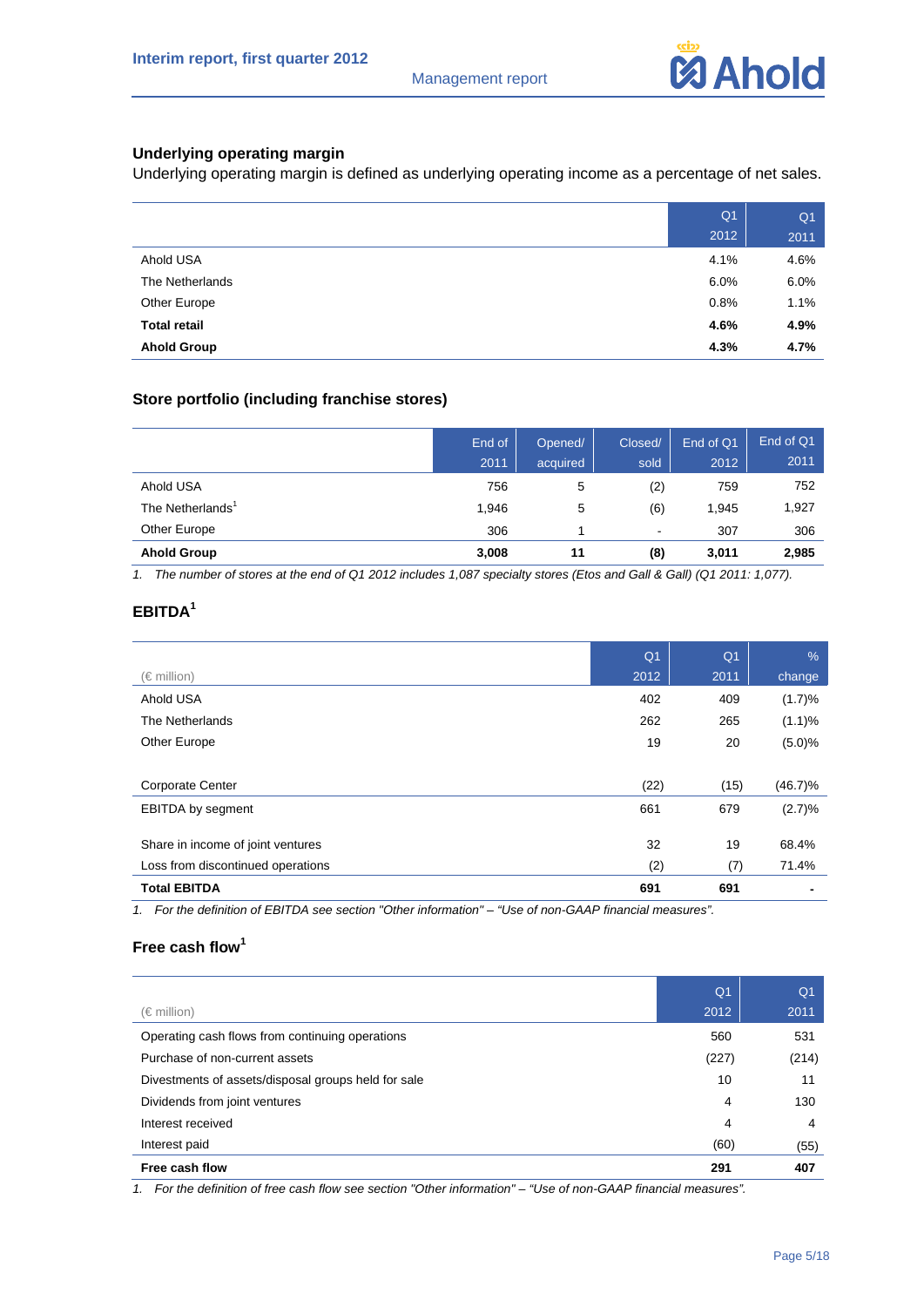

#### **Net debt**

|                                                                   | April 22, | January 1, |
|-------------------------------------------------------------------|-----------|------------|
| $(\in$ million)                                                   | 2012      | 2012       |
| Loans                                                             | 1,440     | 1,489      |
| Finance lease liabilities                                         | 1,147     | 1,158      |
| Cumulative preferred financing shares                             | 497       | 497        |
| Non-current portion of long-term debt                             | 3,084     | 3,144      |
|                                                                   |           |            |
| Short-term borrowings and current portion of long-term debt       | 165       | 536        |
| Gross debt                                                        | 3,249     | 3,680      |
|                                                                   |           |            |
| Less: Cash, cash equivalents and short-term deposits <sup>1</sup> | 2,279     | 2,592      |
| Net debt                                                          | 970       | 1,088      |

*1. Book overdrafts, representing the excess of total issued checks over available cash balances within the Group cash concentration structure, are classified in accounts payable and do not form part of net debt. These balances amounted to €136 million and €181 million as of April 22, 2012 and January 1, 2012, respectively.*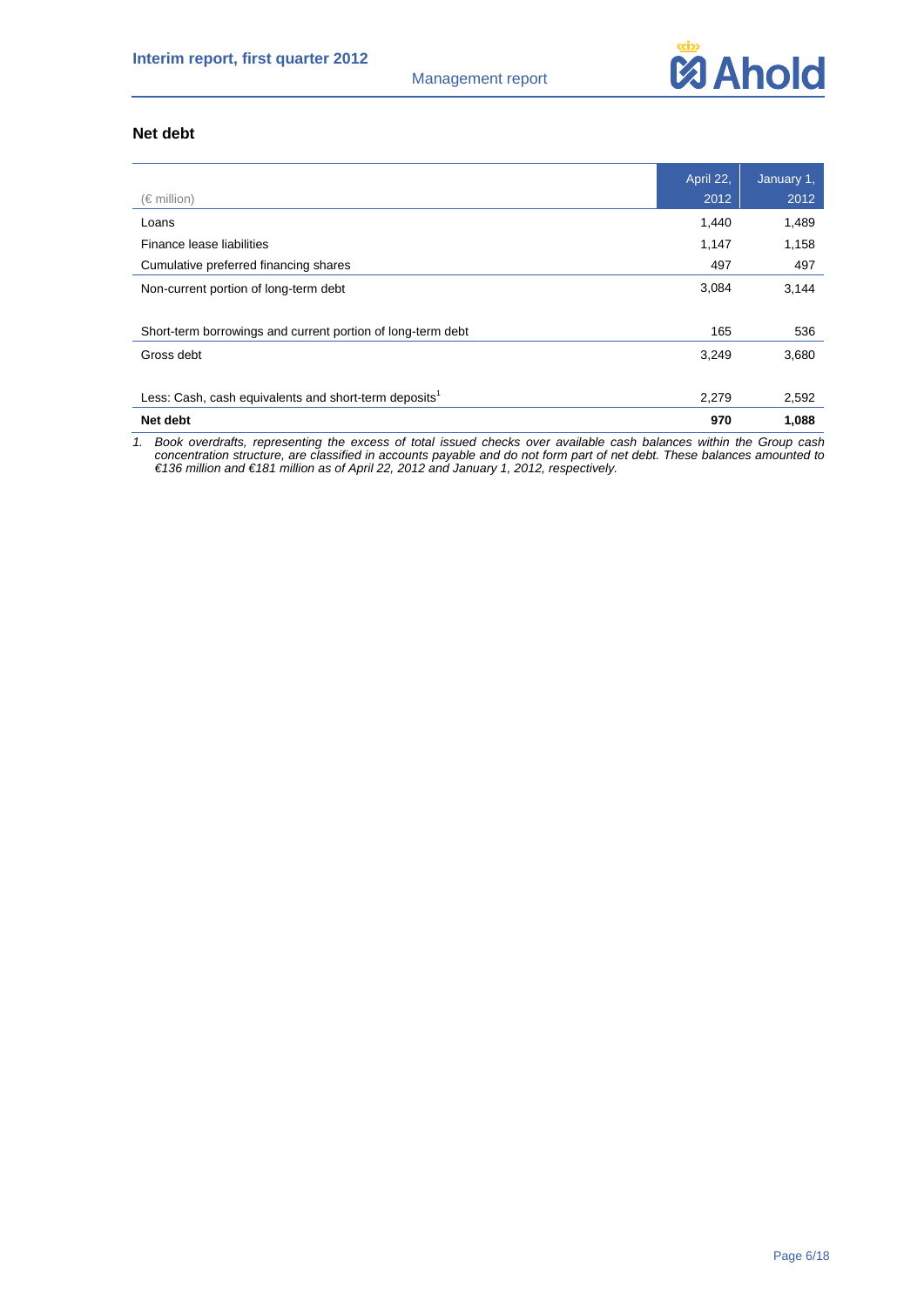

# **Consolidated income statement**

|                                                                                 | <b>Note</b>    | Q1 2012  | Q1 2011      |
|---------------------------------------------------------------------------------|----------------|----------|--------------|
| (€ million, except per share data)                                              |                |          |              |
| Net sales                                                                       | 3              | 9,716    | 9,251        |
| Cost of sales                                                                   | 4              | (7, 185) | (6,826)      |
| <b>Gross profit</b>                                                             |                | 2,531    | 2,425        |
|                                                                                 |                |          |              |
| Selling expenses                                                                |                | (1,839)  | (1,726)      |
| General and administrative expenses                                             |                | (276)    | (255)        |
| Total operating expenses                                                        | $\overline{4}$ | (2, 115) | (1,981)      |
| <b>Operating income</b>                                                         | $\mathbf{3}$   | 416      | 444          |
|                                                                                 |                |          |              |
| Interest income                                                                 |                | 3        | 6            |
| Interest expense<br>Other financial income                                      |                | (74)     | (77)         |
|                                                                                 |                |          | $\mathbf{1}$ |
| Net financial expense                                                           |                | (71)     | (70)         |
| Income before income taxes                                                      |                | 345      | 374          |
|                                                                                 |                |          |              |
| Income taxes                                                                    |                | (93)     | (95)         |
| Share in income of joint ventures                                               | 5              | 32       | 19           |
| Income from continuing operations                                               |                | 284      | 298          |
| Loss from discontinued operations                                               | 6              | (2)      | (7)          |
| Net income attributable to common shareholders                                  |                | 282      | 291          |
|                                                                                 |                |          |              |
| Net income per share attributable to common shareholders                        |                |          |              |
| <b>Basic</b>                                                                    |                | 0.27     | 0.26         |
| Diluted                                                                         |                | 0.26     | 0.25         |
| Income from continuing operations per share attributable to common shareholders |                |          |              |
| Basic                                                                           |                | 0.27     | 0.26         |
| <b>Diluted</b>                                                                  |                | 0.26     | 0.25         |
| Weighted average number of common shares outstanding (in millions)              |                |          |              |
| Basic                                                                           |                | 1,045    | 1,137        |
| <b>Diluted</b>                                                                  |                | 1,107    | 1,199        |
| Average U.S. dollar exchange rate (euro per U.S. dollar)                        |                | 0.7621   | 0.7235       |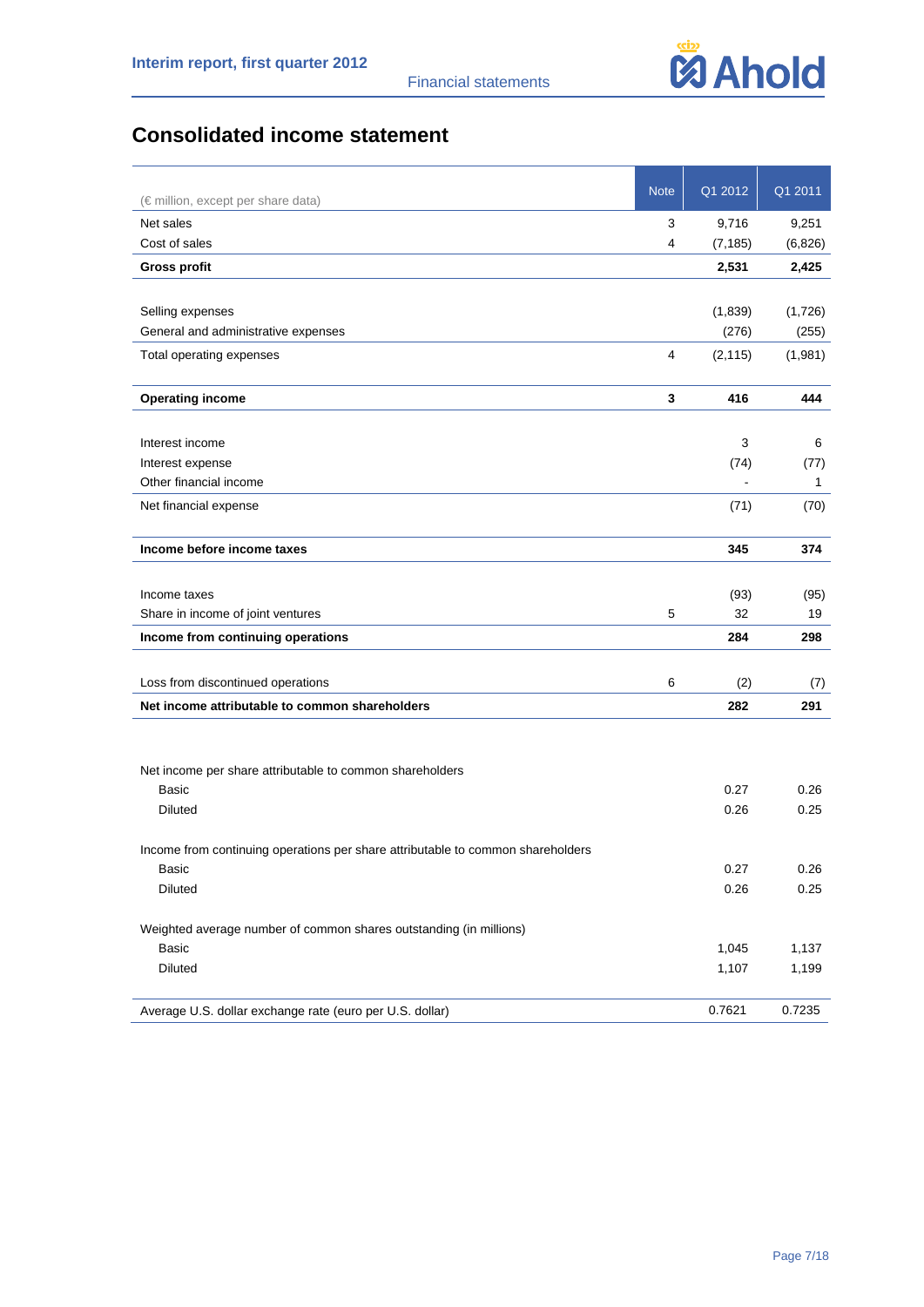

# **Consolidated statement of comprehensive income**

|                                                                                    | Q <sub>1</sub> | Q <sub>1</sub> |
|------------------------------------------------------------------------------------|----------------|----------------|
| (€ million)                                                                        | 2012           | 2011           |
| Net income                                                                         | 282            | 291            |
|                                                                                    |                |                |
| Currency translation differences in foreign interests:                             |                |                |
| Currency translation differences before taxes                                      | (57)           | (230)          |
| Income taxes                                                                       |                | (1)            |
| Cash flow hedges:                                                                  |                |                |
| Fair value gains in the year                                                       | (37)           | 7              |
| Transfers to net income                                                            | 26             | (6)            |
| Income taxes                                                                       | 3              |                |
| Share of other comprehensive income (loss) of joint ventures - net of income taxes | 1              | (3)            |
| Other comprehensive income                                                         | (64)           | (233)          |
| Total comprehensive income attributable to common shareholders                     | 218            | 58             |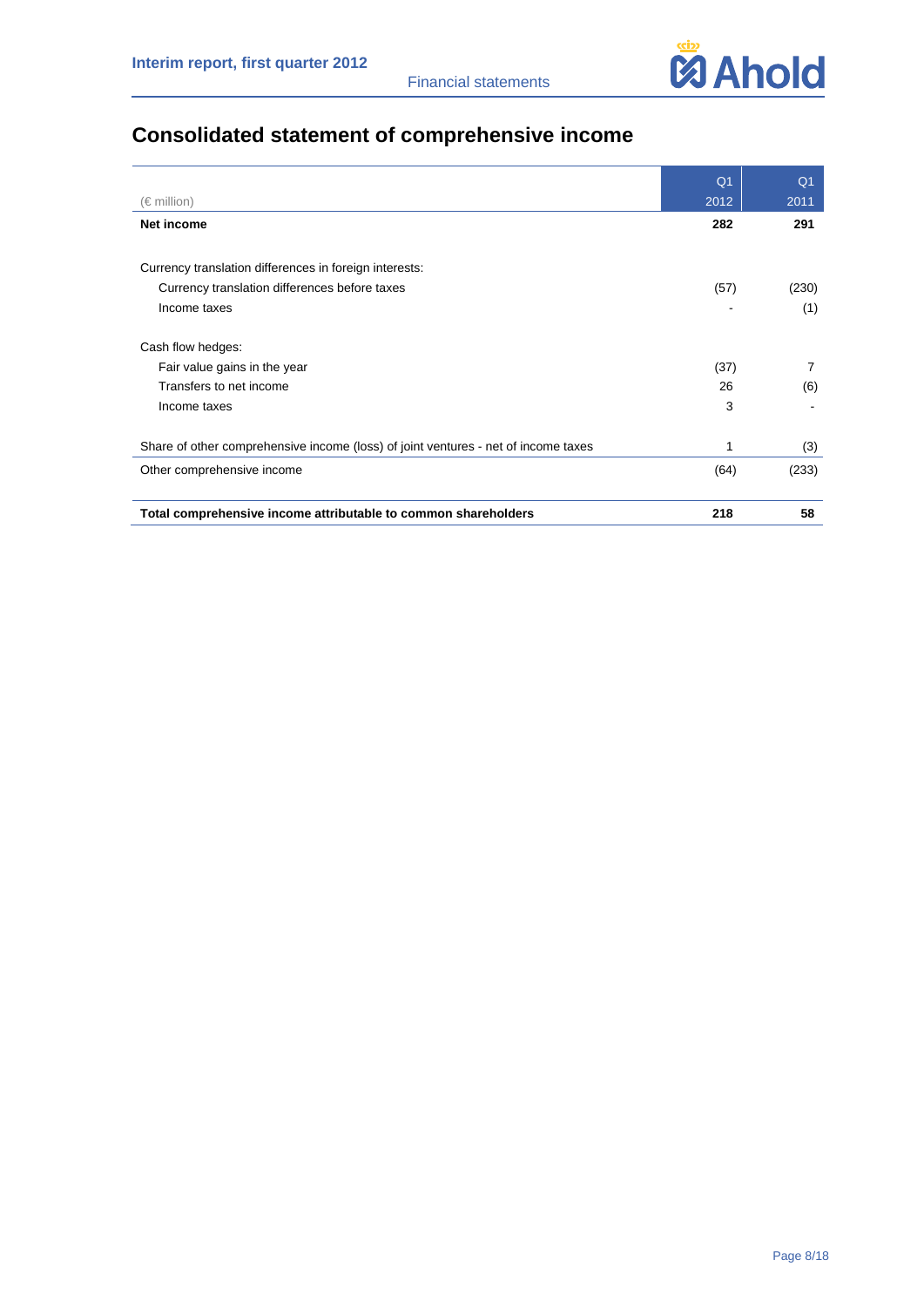

# **Consolidated balance sheet**

|                                                              |             | April 22, | January 1, |
|--------------------------------------------------------------|-------------|-----------|------------|
| $(\in$ million)                                              | <b>Note</b> | 2012      | 2012       |
| <b>Assets</b>                                                |             |           |            |
| Property, plant and equipment                                |             | 5,878     | 5,984      |
| Investment property                                          |             | 575       | 593        |
| Intangible assets                                            |             | 869       | 836        |
| Investments in joint ventures                                |             | 1,119     | 1,087      |
| Other non-current financial assets                           |             | 884       | 859        |
| Deferred tax assets                                          |             | 349       | 394        |
| Other non-current assets                                     |             | 34        | 34         |
| <b>Total non-current assets</b>                              |             | 9,708     | 9,787      |
| Assets held for sale                                         |             | 12        |            |
| Inventories                                                  |             | 1,443     | 1,466      |
| Receivables                                                  |             | 696       | 751        |
| Other current financial assets                               |             | 119       | 336        |
| Income taxes receivable                                      |             | 31        | 27         |
| Other current assets                                         |             | 176       | 175        |
| Cash and cash equivalents                                    | 8           | 2,203     | 2,438      |
| <b>Total current assets</b>                                  |             | 4,680     | 5,193      |
|                                                              |             |           |            |
| <b>Total assets</b>                                          |             | 14,388    | 14,980     |
| <b>Equity and liabilities</b>                                |             |           |            |
| Equity attributable to common shareholders                   | 7           | 5,417     | 5,877      |
|                                                              |             |           |            |
| Loans                                                        |             | 1,440     | 1,489      |
| Other non-current financial liabilities                      |             | 1,848     | 1,813      |
| Pensions and other post-employment benefits                  |             | 90        | 94         |
| Deferred tax liabilities                                     |             | 209       | 199        |
| Provisions                                                   |             | 666       | 664        |
| Other non-current liabilities                                |             | 228       | 230        |
| <b>Total non-current liabilities</b>                         |             | 4,481     | 4,489      |
|                                                              |             |           |            |
| Liabilities related to assets held for sale                  |             | 4         |            |
| Accounts payable                                             |             | 2,300     | 2,436      |
| Other current financial liabilities                          |             | 676       | 648        |
| Income taxes payable                                         |             | 138       | 136        |
| Provisions                                                   |             | 252       | 253        |
| Other current liabilities                                    |             | 1,120     | 1,141      |
| <b>Total current liabilities</b>                             |             | 4,490     | 4,614      |
| <b>Total equity and liabilities</b>                          |             | 14,388    | 14,980     |
|                                                              |             |           |            |
| Quarter-end U.S. dollar exchange rate (euro per U.S. dollar) |             | 0.7562    | 0.7724     |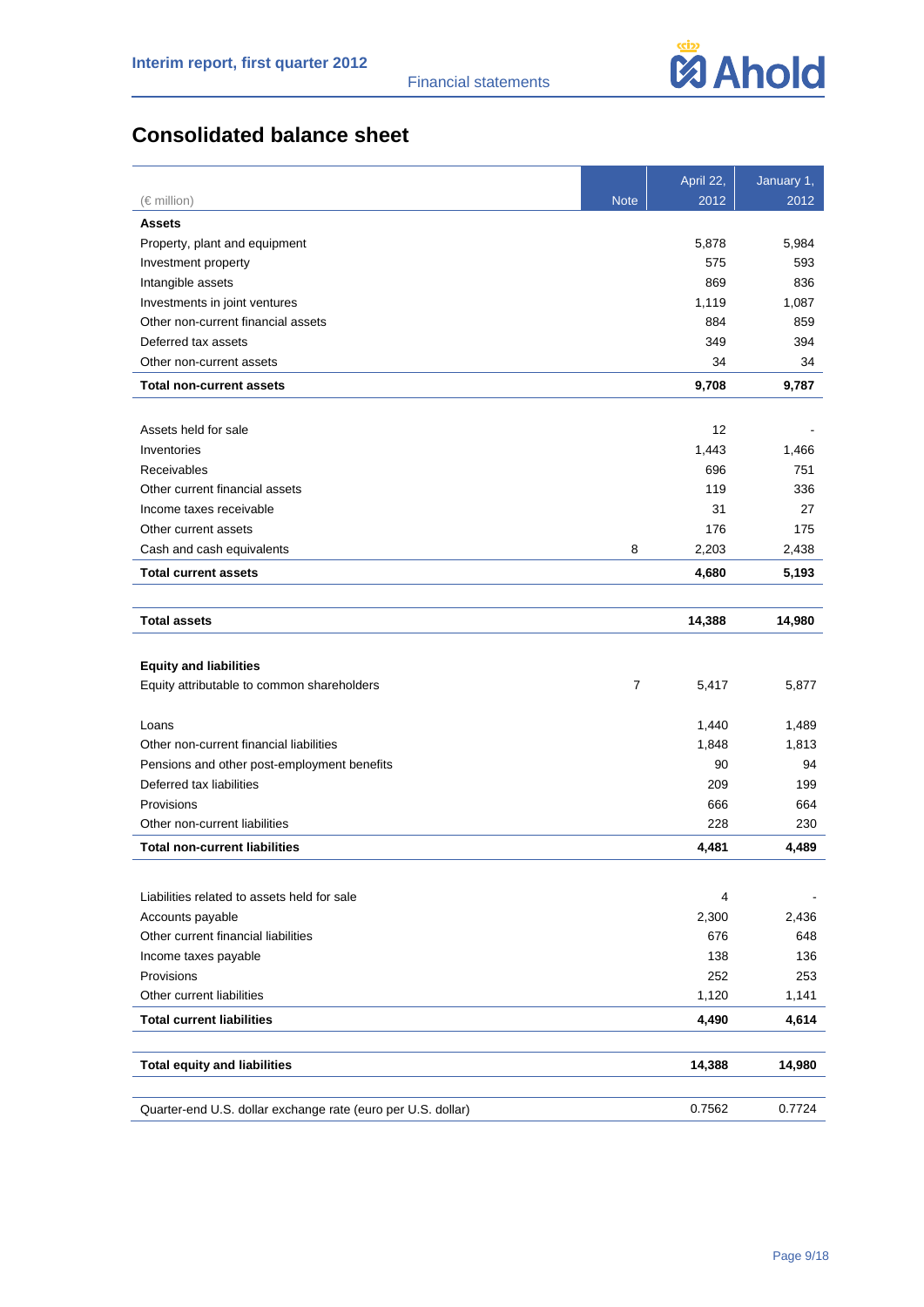

# **Consolidated statement of changes in equity**

|                               |              |            |             |                | Other          |                 |
|-------------------------------|--------------|------------|-------------|----------------|----------------|-----------------|
|                               |              |            |             |                | reserves       | Equity          |
|                               |              | Additional | Currency    | Cash flow      | including      | attributable to |
|                               | <b>Share</b> | paid-in    | translation | hedging        | accumulated    | common          |
| (€ million)                   | capital      | capital    | reserve*    | reserve*       | deficit*       | shareholders    |
|                               |              |            |             |                |                |                 |
| Balance as of January 2, 2011 | 358          | 9,916      | (385)       | (63)           | (3,916)        | 5,910           |
| <b>Dividends</b>              |              |            |             |                | (328)          | (328)           |
| Total comprehensive income    |              |            | (231)       | 1              | 288            | 58              |
| Share buyback                 |              |            |             | $\blacksquare$ | (191)          | (191)           |
| Share-based payments          |              |            |             |                | $\overline{7}$ | 7               |
| Balance as of April 24, 2011  | 358          | 9,916      | (616)       | (62)           | (4, 140)       | 5,456           |
|                               |              |            |             |                |                |                 |
| Balance as of January 1, 2012 | 330          | 9,094      | (265)       | (93)           | (3, 189)       | 5,877           |
| <b>Dividends</b>              |              |            |             |                | (415)          | (415)           |
| Total comprehensive income    |              |            | (57)        | (8)            | 283            | 218             |
| Share buyback                 |              |            |             |                | (277)          | (277)           |
| Share-based payments          |              |            |             |                | 14             | 14              |
| Balance as of April 22, 2012  | 330          | 9,094      | (322)       | (101)          | (3, 584)       | 5,417           |

\* The comparative information was changed to conform to the current year presentation, as disclosed in Note 2.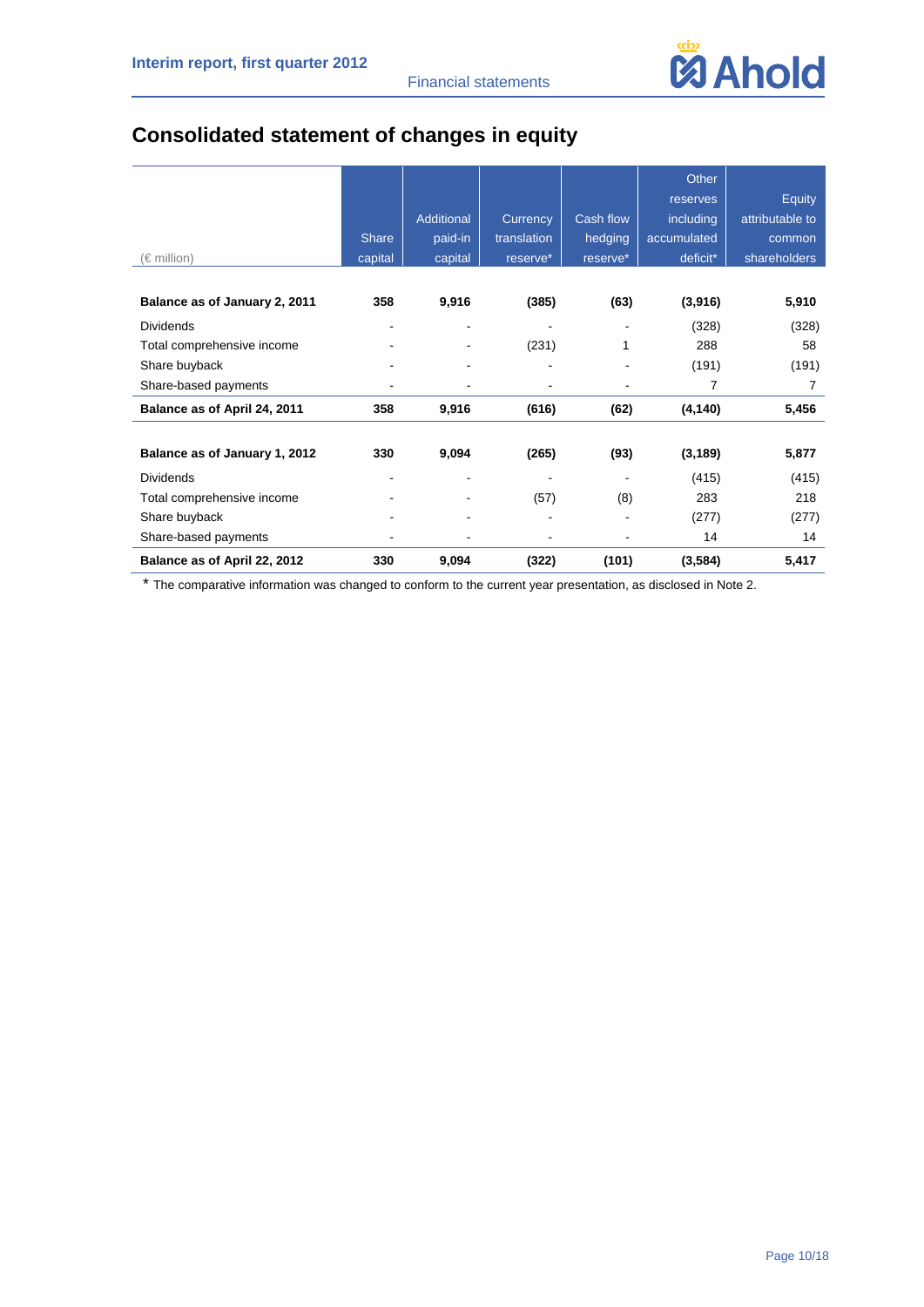

# **Consolidated statement of cash flows**

|                                                                         |             | Q <sub>1</sub> | Q <sub>1</sub> |
|-------------------------------------------------------------------------|-------------|----------------|----------------|
| (€ million)                                                             | <b>Note</b> | 2012           | 2011*          |
|                                                                         |             |                |                |
| Operating income                                                        |             | 416            | 444            |
| Adjustments for:                                                        |             |                |                |
| Depreciation, amortization and impairments                              |             | 252            | 237            |
| Gains on the sale of assets/disposal groups held for sale               |             | (4)            | (7)            |
| Share-based compensation expenses                                       |             | 12             | 8              |
| Operating cash flows before changes in operating assets and liabilities |             | 676            | 682            |
| Changes in working capital:                                             |             |                |                |
| Changes in inventories                                                  |             | 7              | (31)           |
| Changes in receivables and other current assets                         |             | 44             | 24             |
| Changes in payables and other current liabilities                       |             | (121)          | (1)            |
| Changes in non-current assets and liabilities                           |             | (1)            | (38)           |
| Cash generated from operations                                          |             | 605            | 636            |
| Income taxes paid - net                                                 |             | (45)           | (105)          |
| Operating cash flows from continuing operations                         |             | 560            | 531            |
| Operating cash flows from discontinued operations                       |             | (2)            | (4)            |
| Net cash from operating activities                                      |             | 558            | 527            |
|                                                                         |             |                |                |
| Purchase of non-current assets                                          |             | (227)          | (214)          |
| Divestments of assets/disposal groups held for sale                     |             | 10             | 11             |
| Acquisition of businesses, net of cash acquired                         |             | (15)           | (2)            |
| Divestment of businesses, net of cash divested                          |             | (3)            | (7)            |
| Changes in short-term deposits                                          |             | 78             |                |
| Dividends from joint ventures                                           |             | 4              | 130            |
| Interest received                                                       |             | 4              | 4              |
| Other                                                                   |             | 2              | (2)            |
| Investing cash flows from continuing operations                         |             | (147)          | (80)           |
| Net cash from investing activities                                      |             | (147)          | (80)           |
|                                                                         |             |                |                |
| Interest paid                                                           |             | (60)           | (55)           |
| Repayments of loans                                                     |             | (416)          | (8)            |
| Repayments of finance lease liabilities                                 |             | (20)           | (18)           |
| Change in short term loans                                              |             | 34             | 2              |
| Share buyback                                                           | 7           | (277)          | (191)          |
| Change in derivatives                                                   |             | 122            | (10)           |
| Other                                                                   |             | 3              | 5              |
| Financing cash flows from continuing operations                         |             | (614)          | (275)          |
| Financing cash flows from discontinued operations                       |             | (1)            | (1)            |
| Net cash from financing activities                                      |             | (615)          | (276)          |
|                                                                         |             |                |                |
| Net cash from operating, investing and financing activities             | 8           | (204)          | 171            |
|                                                                         |             |                |                |
| Average U.S. dollar exchange rate (euro per U.S. dollar)                |             | 0.7621         | 0.7235         |

\* The comparative information was changed to conform to the current year presentation.

For the reconciliation between net cash from operating, investing and financing activities and cash and cash equivalents as presented in the balance sheet, see Note 8.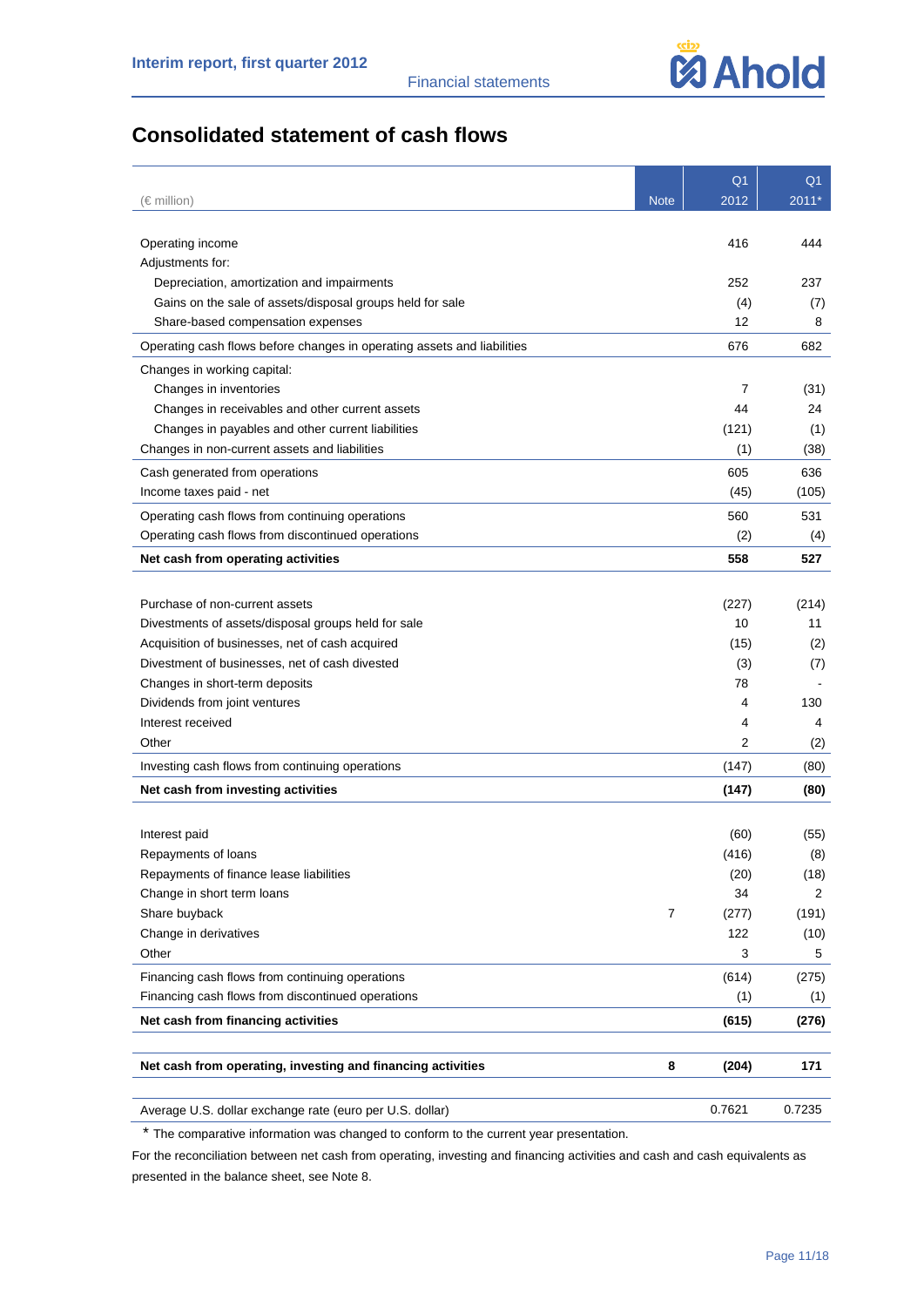

# **Notes to the summary financial statements**

#### **1. The Company and its operations**

The principal activity of Koninklijke Ahold N.V. ("Ahold" or the "Company"), a public limited liability company with its registered seat in Zaandam, the Netherlands and its head office in Amsterdam, the Netherlands, is the operation of retail food stores in the United States and Europe through subsidiaries and joint ventures.

The information in these condensed consolidated interim financial statements ("financial statements") is unaudited.

#### **2. Accounting policies**

#### *Basis of preparation*

These financial statements have been prepared in accordance with IAS 34 "Interim Financial Reporting". The accounting policies applied in these financial statements are consistent with those applied in Ahold's 2011 consolidated financial statements.

Ahold's reporting calendar is based on 13 periods of four weeks, with 2012 and 2011 each comprising 52 weeks. The first quarters of 2012 and 2011 are each comprised of 16 weeks. The financial year of Ahold's unconsolidated joint ventures, ICA AB ("ICA") and JMR - Gestão de Empresas de Retalho, SGPS. S.A. ("JMR"), corresponds to the calendar year. Any significant transactions and/or events between ICA's and JMR's quarter-end and Ahold's quarter-end are taken into account in the preparation of Ahold's financial statements.

#### *Change in presentation*

In Q4 2011, Ahold adjusted the presentation of the components of equity in the consolidated statement of changes in equity, which resulted in a retrospective impact on the first 3 quarters of 2011. The Q1 2011 comparative figures have been changed to conform to the current year presentation resulting in a net reclassification of €3 million between currency translation reserve, cash flow hedging reserve and other reserves including accumulated deficit. The total equity attributable to common shareholders has not been impacted.

#### **3. Segment reporting**

Ahold's retail operations are presented in three reportable segments. In addition, Other retail, consisting of Ahold's unconsolidated joint ventures ICA and JMR, and Ahold's Corporate Center are presented separately.

| Reportable segment      | Included in the Reportable segment                                           |
|-------------------------|------------------------------------------------------------------------------|
| Ahold USA               | Stop & Shop New England, Stop & Shop New York Metro, Giant Landover, Giant   |
|                         | Carlisle, and Peapod                                                         |
| The Netherlands         | Albert Heijn, Etos, Gall & Gall, and albert.nl                               |
| Other Europe            | Albert (Czech Republic and Slovakia) and Hypernova (Slovakia)                |
|                         |                                                                              |
| Other                   | Included in Other                                                            |
| Other retail            | Unconsolidated joint ventures ICA (60 percent) and JMR (49 percent)          |
| <b>Corporate Center</b> | Corporate Center staff (the Netherlands, Switzerland, and the United States) |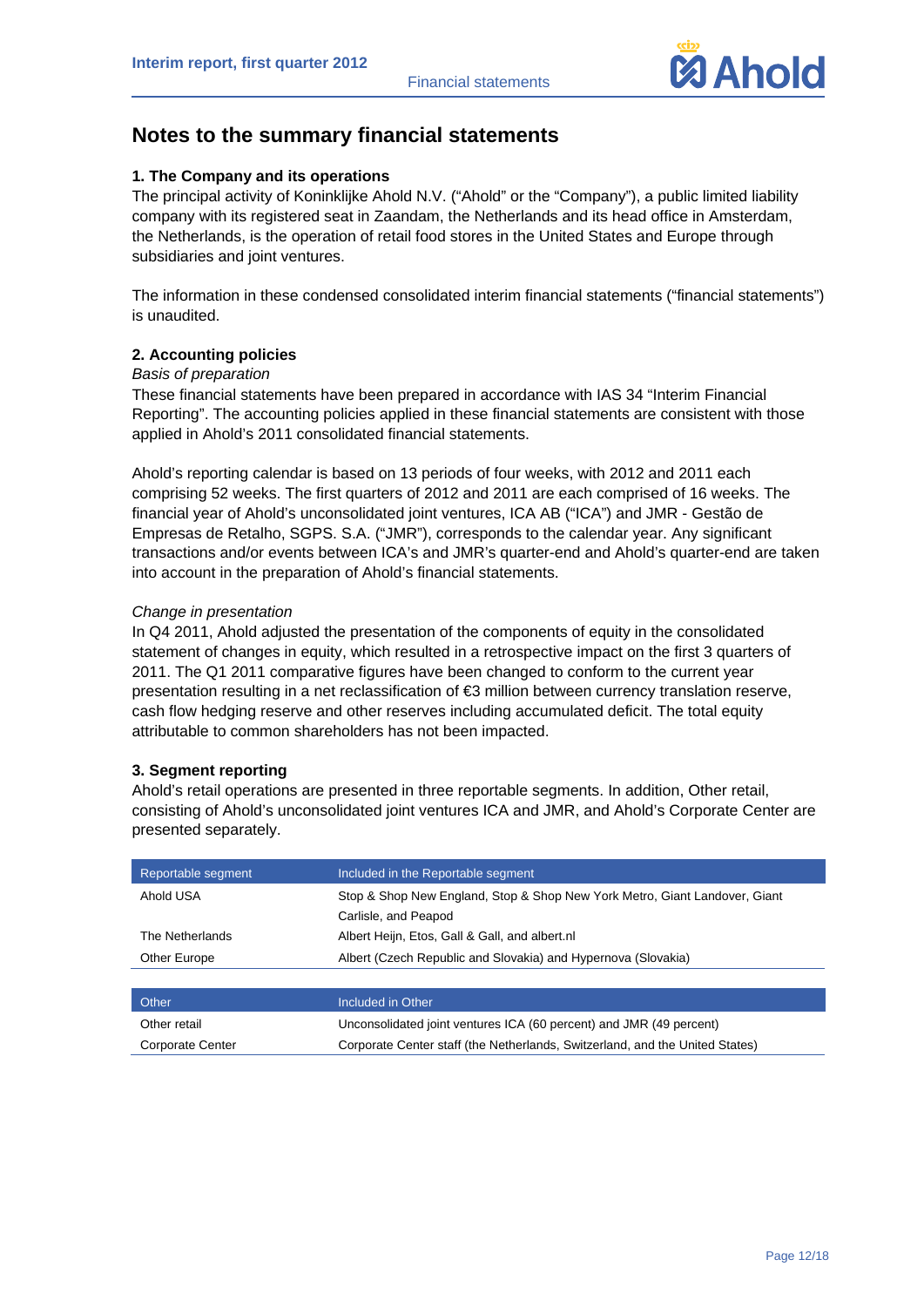

#### **Net sales**

Net sales per segment are as follows:

|                                                          | Q <sub>1</sub> | Q <sub>1</sub> | %      |
|----------------------------------------------------------|----------------|----------------|--------|
|                                                          | 2012           | 2011           | change |
| \$ million                                               |                |                |        |
| Ahold USA                                                | 7,803          | 7,592          | 2.8%   |
| Average U.S. dollar exchange rate (euro per U.S. dollar) | 0.7621         | 0.7235         | 5.3%   |
|                                                          |                |                |        |
| $\epsilon$ million                                       |                |                |        |
| Ahold USA                                                | 5,946          | 5,490          | 8.3%   |
| The Netherlands                                          | 3,262          | 3,223          | 1.2%   |
| Other Europe                                             | 508            | 538            | (5.6)% |
| <b>Ahold Group</b>                                       | 9,716          | 9,251          | 5.0%   |

The combined net sales of Ahold's unconsolidated joint ventures ICA and JMR amounted to €3,373 million and €3,188 million for Q1 2012 and Q1 2011, respectively.

#### **Operating income**

Operating income (loss) per segment is as follows:

|                                                          | Q <sub>1</sub> | Q <sub>1</sub> | $\%$       |
|----------------------------------------------------------|----------------|----------------|------------|
|                                                          | 2012           | 2011           | change     |
| \$ million                                               |                |                |            |
| Ahold USA                                                | 311            | 350            | $(11.1)\%$ |
| Average U.S. dollar exchange rate (euro per U.S. dollar) | 0.7621         | 0.7235         | 5.3%       |
|                                                          |                |                |            |
| $\epsilon$ million                                       |                |                |            |
| Ahold USA                                                | 237            | 254            | (6.7)%     |
| The Netherlands                                          | 197            | 200            | (1.5)%     |
| Other Europe                                             | 4              | 5              | $(20.0)\%$ |
|                                                          |                |                |            |
| <b>Corporate Center</b>                                  | (22)           | (15)           | (46.7)%    |
| <b>Ahold Group</b>                                       | 416            | 444            | (6.3)%     |

#### **Ahold USA**

Q1 2012 operating income included \$10 million (€7 million) of impairment charges and \$1 million  $(\in$  nil) of gains on the sale of assets.

Included in the Q1 2011 operating income was \$8 million (€6 million) of reorganization and IT integration costs.

#### **The Netherlands**

Q1 2012 operating income included €2 million of gains on the sale of assets.

Q1 2011 operating income included €6 million of gains on the sale of assets.

#### **Other Europe**

Q1 2011 operating income included impairments of €1 million.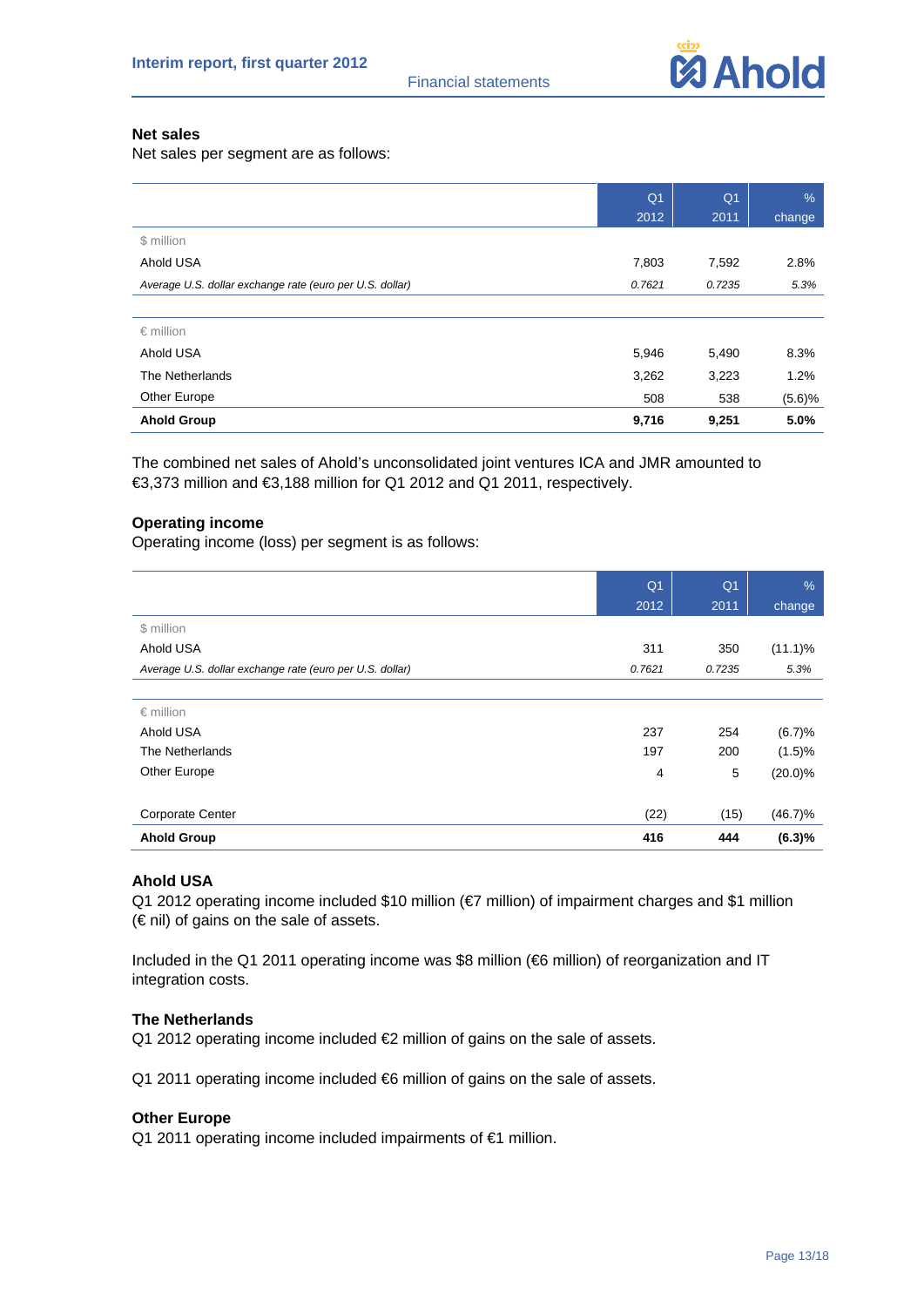

#### **Corporate Center**

Corporate Center costs for Q1 2012 were up  $\epsilon$ 7 million compared to same period last year. Excluding the impact of the Company's insurance activities, Corporate Center costs were €23 million, €4 million higher.

#### **4. Expenses by nature**

The aggregate of cost of sales and operating expenses is specified by nature as follows:

|                                       | Q <sub>1</sub> | Q <sub>1</sub> |
|---------------------------------------|----------------|----------------|
| $\epsilon$ million                    | 2012           | 2011           |
| Cost of product                       | 6,858          | 6,497          |
| Employee benefit expenses             | 1,305          | 1,227          |
| Other operational expenses            | 731            | 705            |
| Depreciation and amortization         | 245            | 235            |
| Rent expenses and income - net        | 158            | 148            |
| Impairment losses and reversals - net | 7              | 2              |
| Gains on the sale of assets - net     | (4)            | (7)            |
| Total                                 | 9,300          | 8,807          |

#### **5. Share in income of joint ventures**

The Company's share in income of joint ventures is net of income taxes and is specified as follows:

|                    | Q <sub>1</sub> | Q <sub>1</sub> |
|--------------------|----------------|----------------|
| $\epsilon$ million | 2012           | 2011           |
| <b>ICA</b>         | 29             | 17             |
| <b>JMR</b>         | 2              |                |
| Other              |                |                |
| <b>Total</b>       | 32             | 19             |

#### **6. Discontinued operations**

Income (loss) from discontinued operations, consisting of results on divestments, is specified as follows:

|                                                        | Q <sub>1</sub>           | Q <sub>1</sub> |
|--------------------------------------------------------|--------------------------|----------------|
| $\epsilon$ million                                     | 2012                     | 2011           |
| BI-LO and Bruno's                                      | $\overline{\phantom{a}}$ | (1)            |
| Other*                                                 | (2)                      | (6)            |
| Results on divestments                                 | (2)                      | (7)            |
| Loss from discontinued operations, net of income taxes | (2)                      | (7)            |

*\* Includes adjustments to the result on various past divestments.* 

#### **7. Equity attributable to common shareholders**

#### *Dividend on common shares*

On April 17, 2012, the General Meeting of Shareholders approved the dividend over 2011 of €0.40 per common share (€415 million in the aggregate). This dividend was included as a liability on the balance sheet as of April 22, 2012. The dividend was paid on May 2, 2012.

#### *Share buyback*

On March 19, 2012, Ahold completed its €1 billion share buyback program. Under this program, 106,814,343 of the Company's own shares were repurchased and delivered in 2011 and 2012 (2011: 79,982,258 and 2012: 26,832,085) for a total consideration of €1 billion (2011: €723 million and 2012: €277 million), at an average price of €9.36 (2011: €9.04 and 2012: €10.33).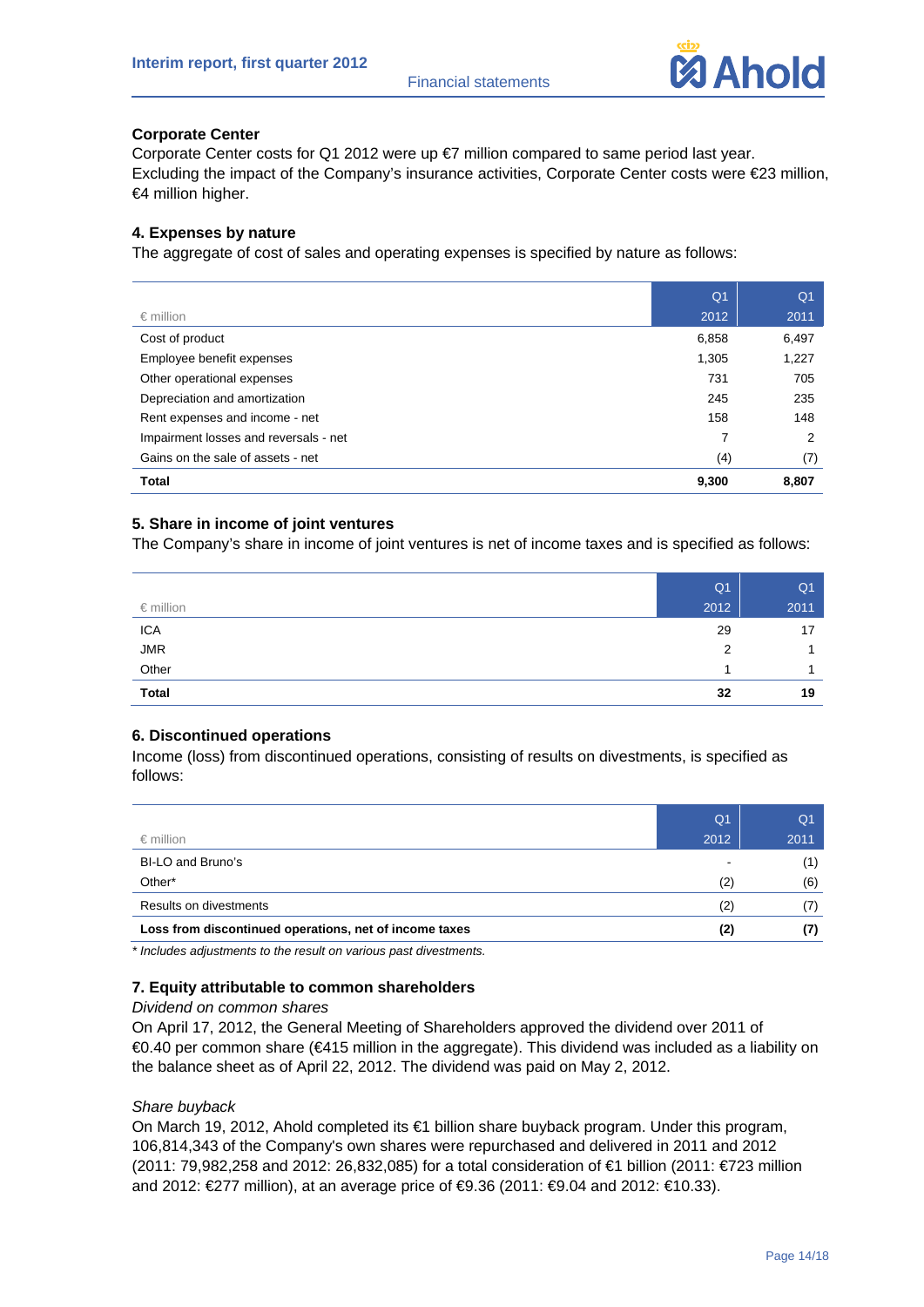

The number of outstanding common shares as of April 22, 2012 was 1,037,800,593 (January 1, 2012: 1,059,805,233).

#### **8. Cash flow**

The changes in cash and cash equivalent balances are as follows:

|                                                                            | Q <sub>1</sub> | Q <sub>1</sub> |
|----------------------------------------------------------------------------|----------------|----------------|
| $\epsilon$ million                                                         | 2012           | 2011           |
| Cash and cash equivalents at the beginning of the year                     | 2,438          | 2,600          |
| Restricted cash                                                            | (31)           | (21)           |
| Cash and cash equivalents beginning of the year, excluding restricted cash | 2.407          | 2,579          |
| Net cash from operating, investing and financing activities                | (204)          | 171            |
| Effect of exchange rate differences on cash and cash equivalents           | (28)           | (71)           |
| Restricted cash                                                            | 28             | 19             |
| Cash and cash equivalents at the end of the quarter                        | 2,203          | 2,698          |

#### **9. Commitments and contingencies**

A comprehensive overview of commitments and contingencies as of January 1, 2012 is included in Note 34 of Ahold's 2011 consolidated financial statements, which were published as part of Ahold's Annual Report on March 6, 2012.

#### **10. Subsequent events**

#### *Acquisition of stores from Jumbo*

On April 26, 2012, Ahold announced that it had reached an agreement with Jumbo regarding the transfer of 78 C1000 and 4 Jumbo stores for €290 million. Four of the stores are company-owned and will be converted to the Albert Heijn banner as soon as possible. The remaining 78 franchiseeowned stores will be converted to the Albert Heijn banner over a period of time, in close cooperation with the franchisees. The acquisition is subject to customary conditions, including approval by competition authorities.

#### *Acquisition of bol.com*

On May 9, 2012, Ahold announced that it had successfully completed the acquisition of 100 percent of bol.com from Cyrte Investments and NPM Capital in exchange for a transaction value of €350 million, paid in cash.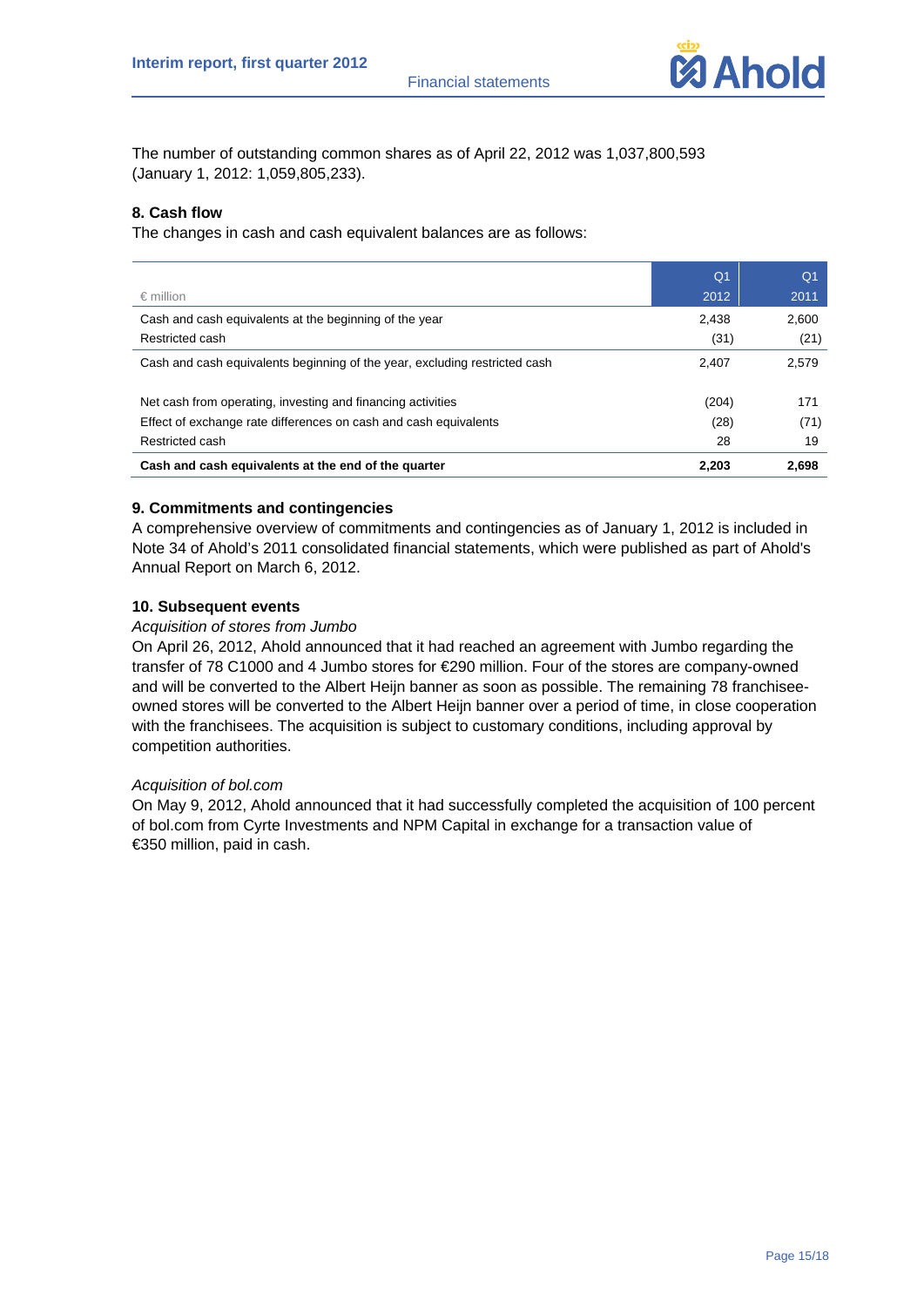

# **Use of non-GAAP financial measures**

This summary report includes the following non-GAAP financial measures:

- **Net sales at constant exchange rates.** Net sales at constant exchange rates exclude the impact of using different currency exchange rates to translate the financial information of Ahold subsidiaries or joint ventures to euros. Ahold's management believes this measure provides a better insight into the operating performance of Ahold's foreign subsidiaries or joint ventures.
- **Net sales in local currency.** In certain instances, net sales are presented in local currency. Ahold's management believes this measure provides a better insight into the operating performance of Ahold's foreign subsidiaries.
- **Identical sales.** Net sales from exactly the same stores in local currency for the comparable period.
- **Identical sales, excluding gasoline net sales.** Because gasoline prices have experienced greater volatility than food prices, Ahold's management believes that by excluding gasoline net sales, this measure provides a better insight into the growth of its identical store sales.
- **Comparable sales.** Identical sales plus net sales from replacement stores in local currency. Comparable sales are only reported for Ahold USA.
- **Underlying operating income.** Total operating income, adjusted for impairments of non-current assets, gains and losses on the sale of assets and restructuring and related charges. Ahold's management believes this measure provides better insight into underlying operating performance of Ahold's operations.

The reconciliation from the underlying operating income per segment to the operating income per segment is as follows for Q1 2012 and Q1 2011, respectively:

|                         | <b>Underlying</b> | <b>Impairments</b> | Gains on the   | Restructuring  | Operating |
|-------------------------|-------------------|--------------------|----------------|----------------|-----------|
|                         | operating         |                    | sale of        | and related    | income    |
| (€ million)             | income            |                    | assets         | charges        |           |
|                         | Q1 2012           |                    |                |                | Q1 2012   |
| Ahold USA               | 244               | (7)                | ٠              | ۰              | 237       |
| The Netherlands         | 195               | ۰                  | $\overline{2}$ | -              | 197       |
| Other Europe            | 4                 | ٠                  | ۰              |                | 4         |
| <b>Total retail</b>     | 443               | (7)                | 2              |                | 438       |
| <b>Corporate Center</b> | (24)              | ٠                  | 2              |                | (22)      |
| <b>Ahold Group</b>      | 419               | (7)                | 4              | $\blacksquare$ | 416       |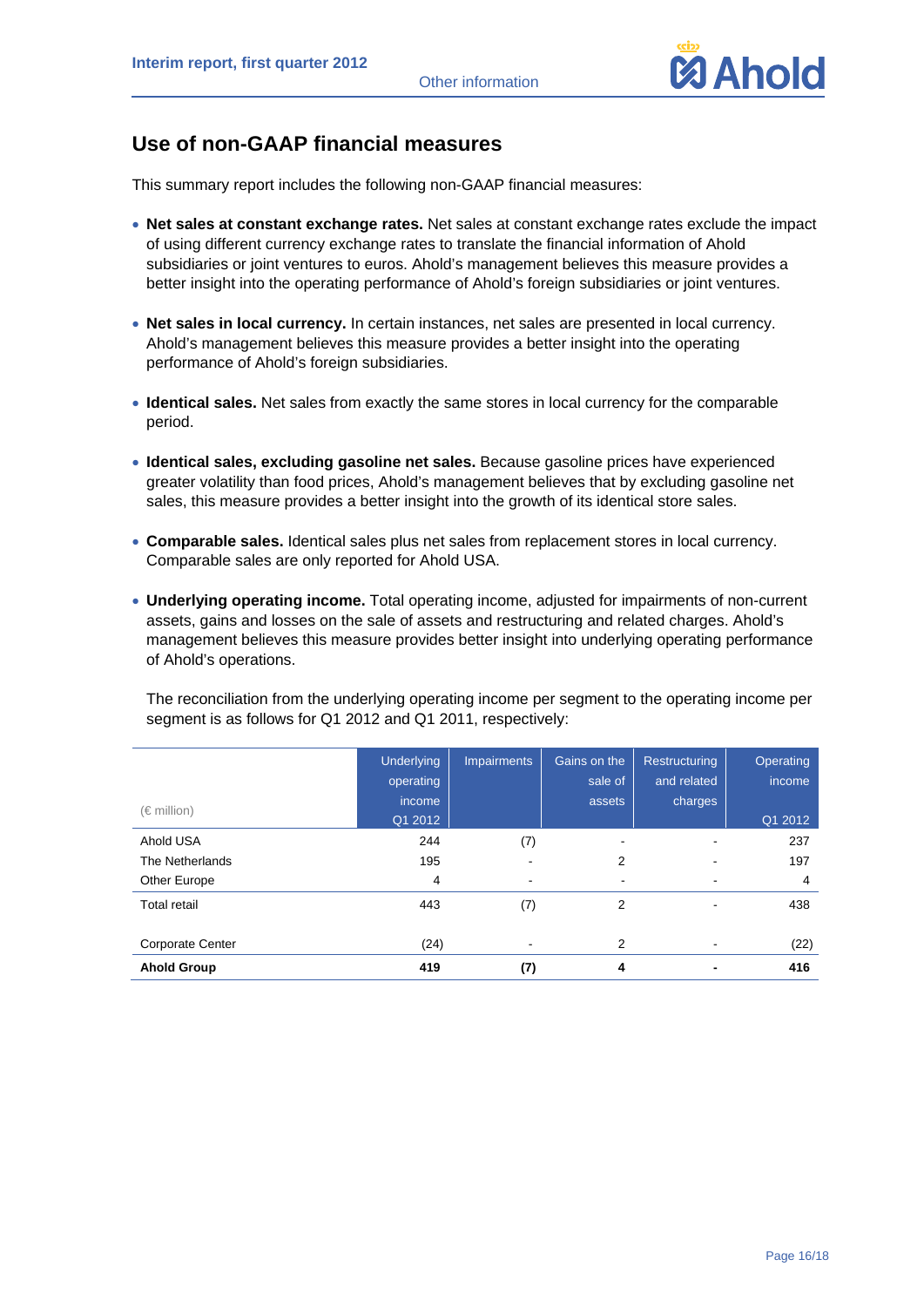

|                         | <b>Underlying</b><br>operating | <b>Impairments</b>       | Gains on the<br>sale of | Restructuring<br>and related | Operating<br>income |
|-------------------------|--------------------------------|--------------------------|-------------------------|------------------------------|---------------------|
|                         | income                         |                          | assets                  | charges                      |                     |
| $(\in$ million)         | Q1 2011                        |                          |                         |                              | Q1 2011             |
| Ahold USA               | 254                            | (1)                      |                         | -                            | 254                 |
| The Netherlands         | 194                            | $\overline{\phantom{a}}$ | 6                       | ۰                            | 200                 |
| Other Europe            | 6                              | (1)                      | ۰                       | ۰                            | 5                   |
| <b>Total retail</b>     | 454                            | (2)                      | 7                       | $\overline{\phantom{0}}$     | 459                 |
| <b>Corporate Center</b> | (15)                           | ٠                        | ٠                       |                              | (15)                |
| <b>Ahold Group</b>      | 439                            | (2)                      | 7                       | -                            | 444                 |

- **Operating income in local currency.** In certain instances operating income is presented in local currency. Ahold's management believes this measure provides better insight into the operating performance of Ahold's foreign subsidiaries.
- **Earnings before interest, taxes, depreciation and amortization.** EBITDA is net income before net financial expense, income taxes, depreciation and amortization. However, EBITDA does not exclude impairments. EBITDA allows investors to analyze the profitability between companies and industries by eliminating the effects of financing (i.e., net financial expense) and capital investments (i.e., depreciation and amortization).

The reconciliation from EBITDA per segment to operating income per segment is as follows for Q1 2012 and Q1 2011, respectively:

|                         | <b>EBITDA</b> | <b>Depreciation</b> | <b>Operating</b> | <b>EBITDA</b> | <b>Depreciation</b> | <b>Operating</b> |
|-------------------------|---------------|---------------------|------------------|---------------|---------------------|------------------|
|                         |               | and                 | <i>income</i>    |               | and                 | income           |
| (€ million)             | Q1 2012       | amortization        | Q1 2012          | Q1 2011       | amortization        | Q1 2011          |
| Ahold USA               | 402           | (165)               | 237              | 409           | (155)               | 254              |
| The Netherlands         | 262           | (65)                | 197              | 265           | (65)                | 200              |
| Other Europe            | 19            | (15)                | 4                | 20            | (15)                | 5                |
|                         |               |                     |                  |               |                     |                  |
| <b>Corporate Center</b> | (22)          | ۰                   | (22)             | (15)          | ۰                   | (15)             |
| <b>Total</b>            | 661           | (245)               | 416              | 679           | (235)               | 444              |

- **Free cash flow.** Operating cash flows from continuing operations minus net capital expenditures minus net interest paid plus dividends received. Ahold's management believes this measure is useful because it provides insight into the cash flow available to, among other things, reduce debt and pay dividends.
- **Net debt.** Net debt is the difference between (i) the sum of loans, finance lease liabilities, cumulative preferred financing shares and short-term debt (i.e., gross debt) and (ii) cash, cash equivalents, and short-term deposits. In management's view, because cash, cash equivalents and short-term deposits can be used, among other things, to repay indebtedness, netting this against gross debt is a useful measure for investors to judge Ahold's leverage. Net debt may include certain cash items that are not readily available for repaying debt.
- **Net lease-adjusted debt / EBITDAR.** Net debt increased by the present value of future operating lease commitments over net income before net financial expense, income taxes, depreciation, amortization and gross rent expense, measured on a rolling annual basis. Ahold's management believes this measure is useful because it provides insight into Ahold's leverage, adjusted for the impact of operating leases that count for a significant part of Ahold's capital structure.